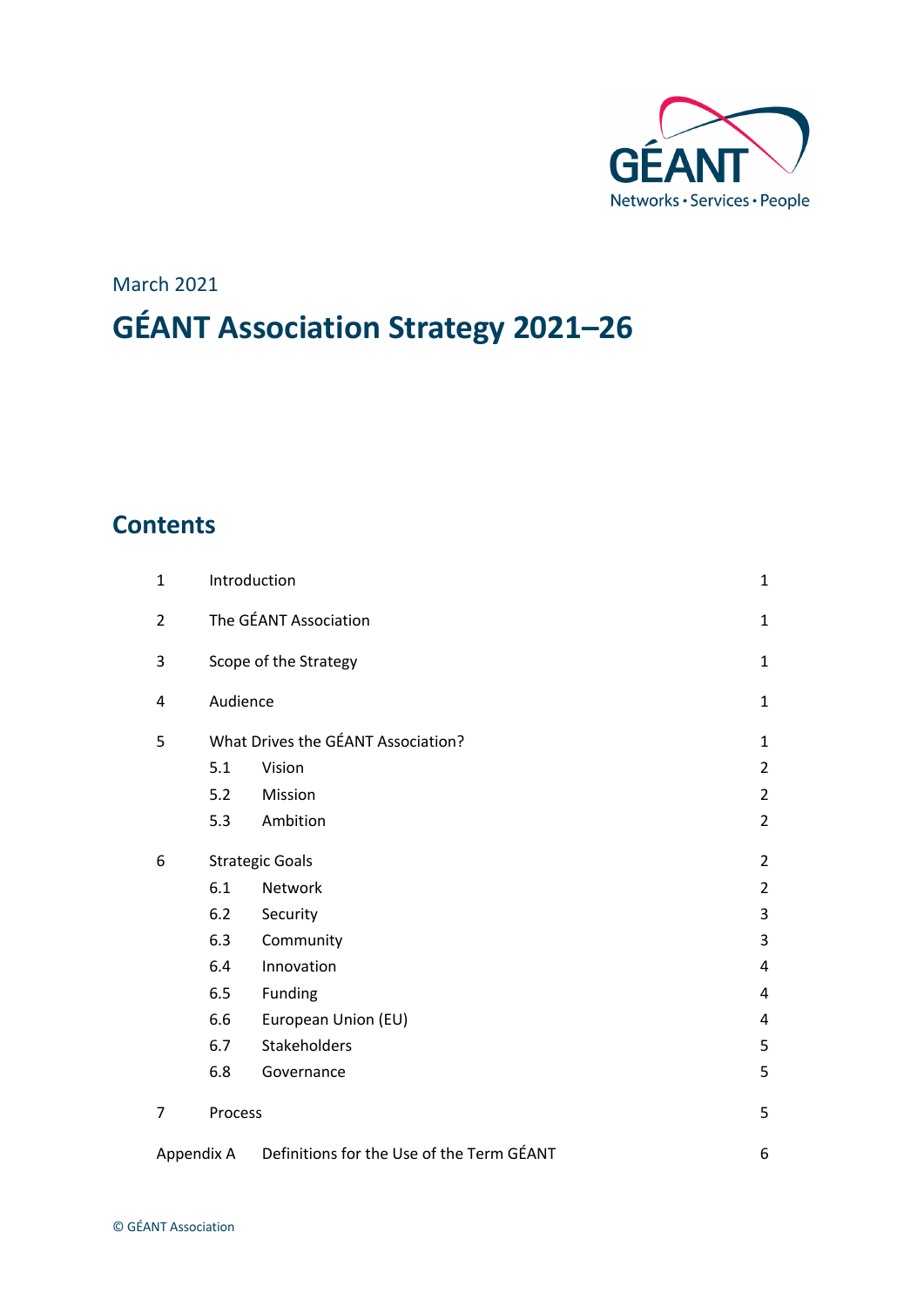

## **<sup>1</sup> Introduction**

This document describes the GÉANT Association strategy for 2021-2026. The GÉANT Association is the collaboration of European national research and education networks (NRENs), delivering einfrastructure and services to research and education. It comprises member NRENs and the GÉANT associates supported by the GÉANT organisation.

## **<sup>2</sup> The GÉANT Association**

European NRENs are collaborating under the umbrella of the GÉANT Association to deliver the pan-European GÉANT network for scientific excellence, research and innovation on a global scale to advance research and education (R&E).

The GÉANT Association information ecosystem consists of infrastructures and services (from GÉANT and the NRENs) that are used for communication, collaboration, exchange of data and access to repositories, services and facilities. The GÉANT Association serves the NRENs. NRENs deliver their own national infrastructure and add services specific to the needs of their users: R&E organisations. These R&E organisations deliver the services to researchers, supporting staff, teachers and students.

## **<sup>3</sup> Scope of the Strategy**

The strategy aims to frame the activities undertaken under the umbrella of the GÉANT Association collaboration. As the Association has a very diverse membership, this strategy does NOT include or presume to dictate the strategies of the individual NRENs. The strategy is an essential tool for the Association to navigate a shared course through the decision points encountered in the evolution of global and European R&E.

## **<sup>4</sup> Audience**

This strategy is primarily aimed at the NRENs collaborating in the GÉANT Association. However, it is also a useful statement of the Association's ambition for stakeholders such as the European Commission. And, last but not least, it will provide guidance to the GÉANT organisation itself.

## **<sup>5</sup> What Drives the GÉANT Association?**

For researchers worldwide, the ability to cooperate and build rapidly upon each other's ideas and results is paramount to allow them to conduct world-class research. The quantity of data and information exchanged is constantly growing. Capabilities such as creativity, brainpower and research skills are urgently needed to tackle major issues, such asshortages of energy, material and food, aging, and climate change. At the same time, technological developments also have an impact on education. These developments change the way students collaborate and interact with teachers and each other. It is important to make sure that education, worldwide, can benefit from new technological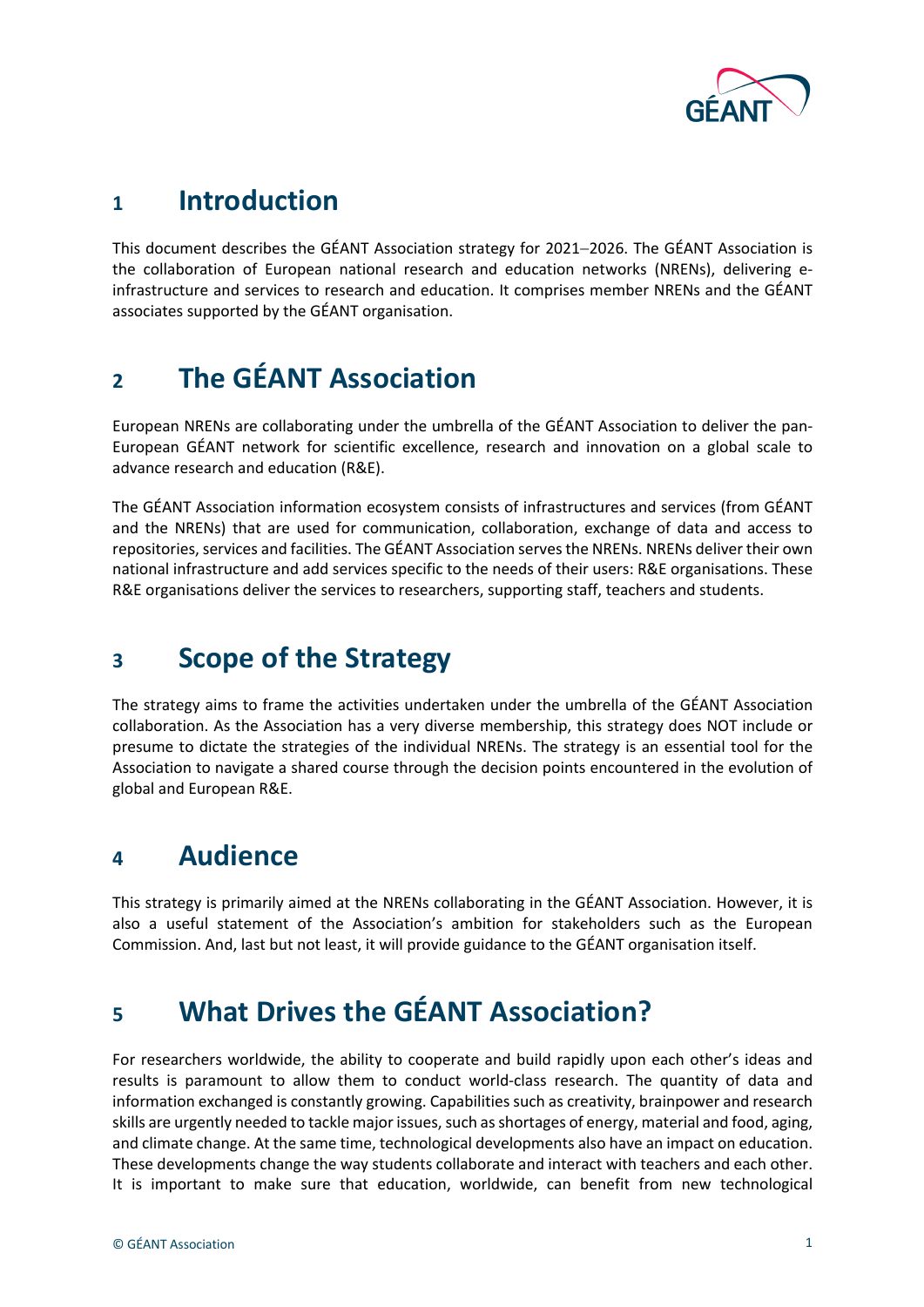

opportunities. To realise this, knowledge communities need access to trusted, effective and efficient information and communication services and products that enable and enrich collaboration, as well as provide new and innovative possibilities to their users.

### **5.1 Vision**

To collaborate to deliver the infrastructures and services that enable the research and education community to excel.

#### **5.2 Mission**

To empower research and education with an open, innovative and trusted information ecosystem.

### **5.3 Ambition**

The ambition is for the GÉANT Association to:

- Address and anticipate the needs of the R&E community by offering sustainable, open, innovative and trusted infrastructures and services.
- Be a trusted and preferred-choice partner to the benefit of the European R&E community.
- Collaborate and share knowledge to enable NRENs to improve their performance, both individually and collectively.

## **<sup>6</sup> Strategic Goals**

To sustain the ambition and to achieve the vision and mission, strategic goals in eight different interest areas are defined (note that the order does not imply a priority):

#### **6.1 Network**

#### **The GÉANT Association is the trusted partner for pan-European and global advanced R&E networking.**

The world of research is experiencing a radical shift from a model with locally stored data, where information sharing is difficult, to a collaborative model with open, accessible, distributed data repositories. Given the phenomenal expansion of open data, this makes international, high-speed network capacity critical to research success. Education is also becoming more and more dependent on global networks to allow students and teachers to interact, collaborate and access resources from any location. The GÉANT Association will meet this increasing demand inside Europe while also bridging the digital divide.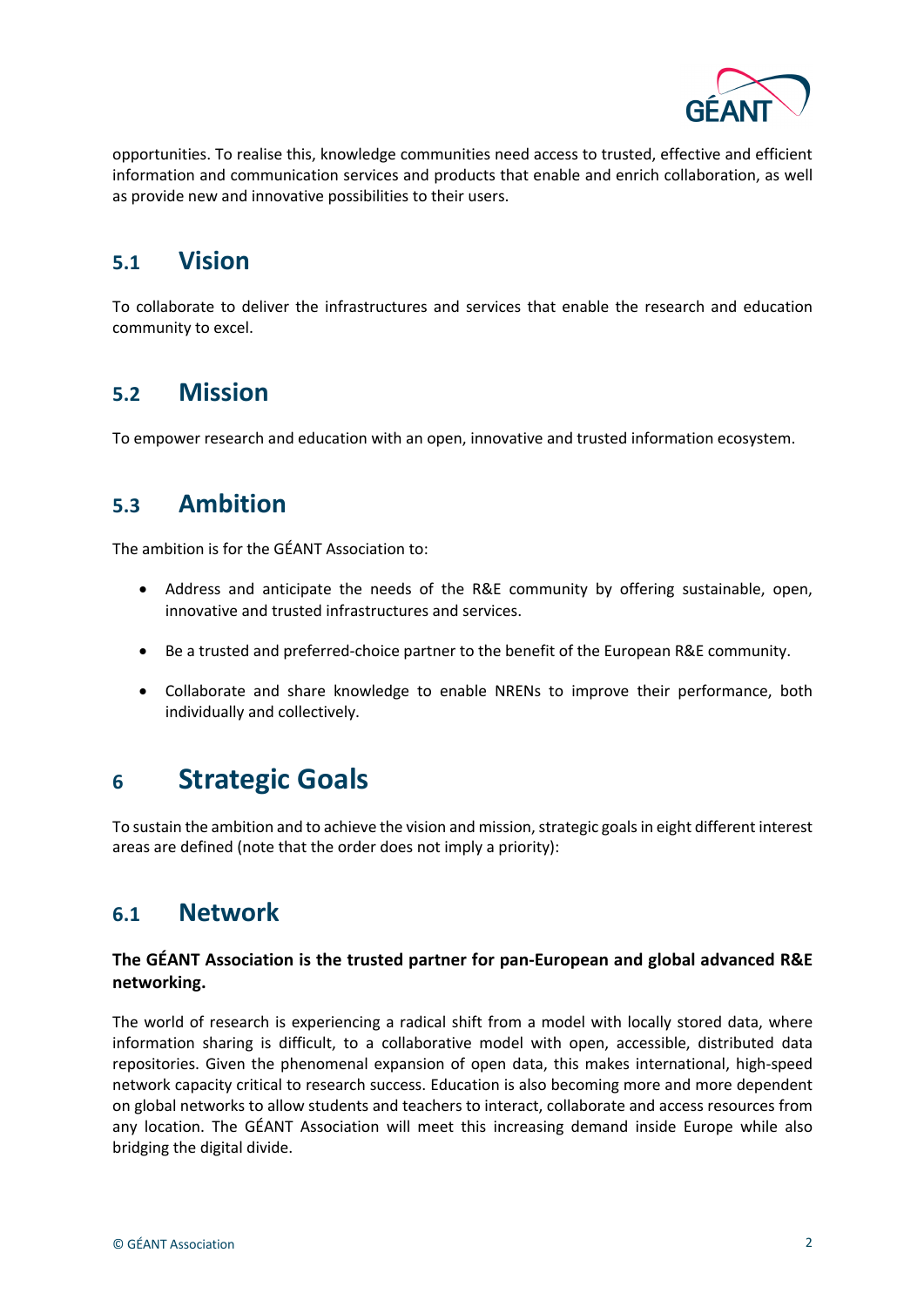

The GÉANT Association will also supply global connectivity of a high quality (resilient, sufficient capacity, low latency), driven by the needs of researchers, lecturers and students, such that they can easily collaborate with their peers in all parts of the world.

### **6.2 Security**

#### **The GÉANT Association provides a safe and secure information ecosystem for researchers, educators and students.**

The GÉANT Association information ecosystem consists of infrastructures and services that are used for communication, collaboration, exchange of data and access to repositories, services and facilities. The information ecosystem will increasingly be subjected to the challenges of cybersecurity and these can only be dealt with if we cooperate closely. The GÉANT Association will continuously work to improve the resilience of R&E in this environment. This requires an active attention to cybersecurity that encompasses awareness, tools and services, as well as a framework for awareness, prevention and incident response.

The focus of how researchers and educators conduct their work is now shifting towards (scientific and non-scientific) facilities that support open data and cloud storage. An important part of this is the access to those facilities. This includes the network, authentication and authorisation, policy frameworks and procurement frameworks to guarantee safe and secure access to services (both community supplied (preferred) and commercially procured (if needed)).

The GÉANT Association needs to continuously develop the existing infrastructure, services, tools and policies for security and safety, as well as develop new ones that meet the needs of R&E in this new context.

### **6.3 Community**

#### **The GÉANT Association is acknowledged worldwide as a leader for developing and supporting R&E networking communities, and global REN development.**

Striving for digital inclusion, the GÉANT Association will continue to invest in and support the R&E networking community within Europe, as well as contribute to community building with the rest of the world. Research and education does not stop at national borders. Collaboration with peers all over the world is a key part of the day-to-day activities of the R&E community.

In order to optimally strengthen and support collaboration between NRENs in a global environment, where agile and flexible access and delivery of the resources is required, the Association will establish and nurture a collaborative service delivery framework to realise the concept of a global research and education network (GREN). The ambition is for this GREN to be a global federation of RENs reaching into every corner of the world, both technologically and in terms of community, cooperating on standards for collaboration, and supporting the development of upcoming RENs. This allows a member NREN to support any type of international collaboration for researchers and students in their country.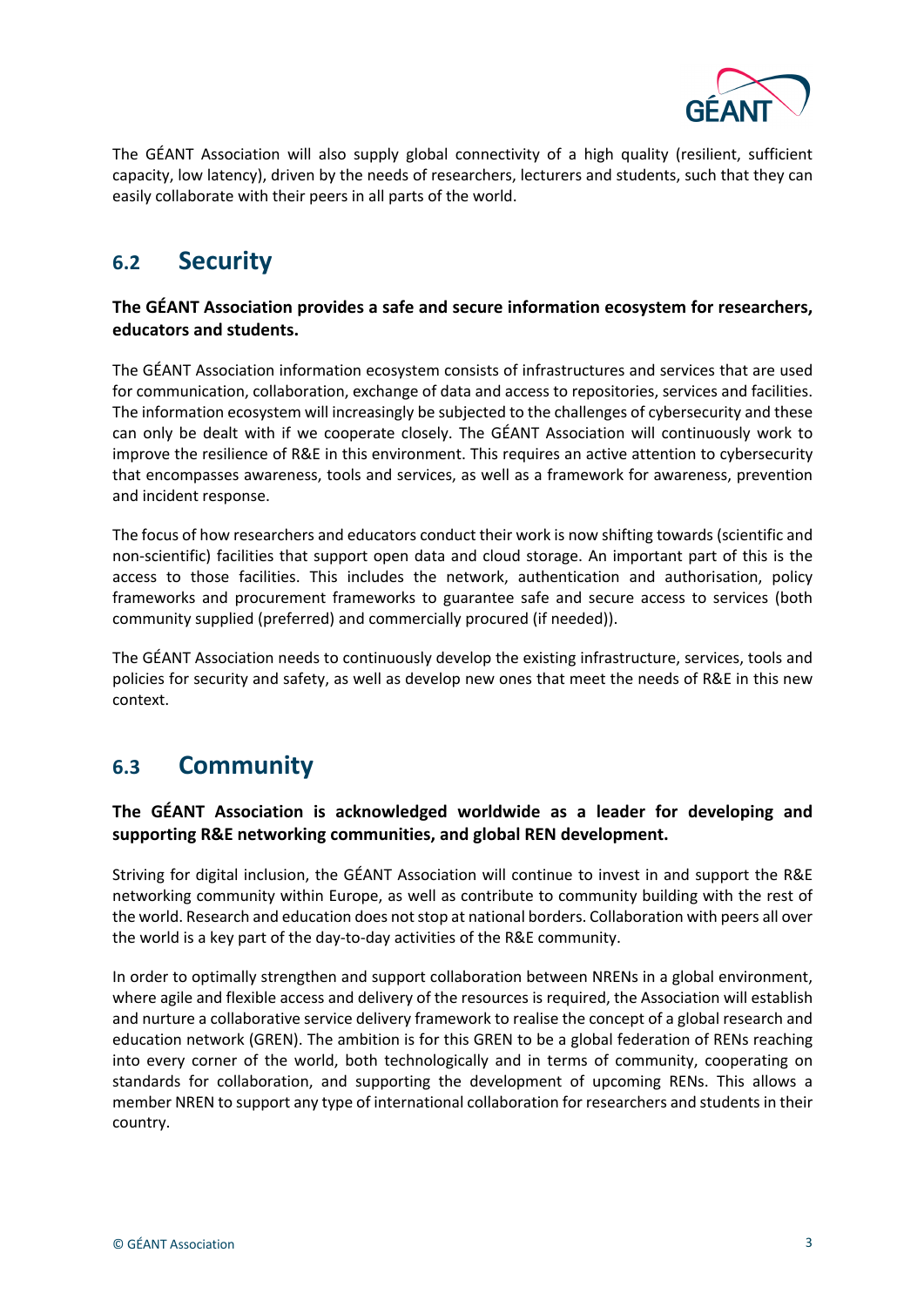

### **6.4 Innovation**

#### **The GÉANT Association continually evolves key infrastructures, innovates, and develops new services in order to fulfil the needs of the R&E community in a sustainable way.**

The GÉANT Association is differentiated from commercial entities by the capabilities of its infrastructures, as well as by a set of services specific to the needs of R&E (Sections 6.1, 6.2). The community also facilitates any type of international R&E collaboration (Section 6.3). In order to keep fulfilling this role for R&E, NRENs need to constantly assess new technologies. The GÉANT Association needs to innovate and continuously develop to keep up with the market evolution and, most important, the requirements of R&E users. As part of its innovation, the Association actively participates in research efforts.

The GÉANT Association will be agile in aligning with and contributing to opportunities and developments, both in large projects and in flexible, small-scale work. The main focus is on unique R&E-tailored infrastructures with services that are adopted by R&E users (product leadership), while customer intimacy and operational excellence are also important. Innovation can be delivered by adopting solutions developed by NREN members or others, following the principle of subsidiarity<sup>1</sup>.

The GÉANT Association will make ecological and climate sustainability a priority for all of its work, striving to be carbon neutral.

### **6.5 Funding**

#### **The GÉANT Association will ensure financial sustainability to benefit its members.**

The main income for the GÉANT Association is cost sharing among the membership, and European Commission (EC) supported projects. Ensuring a dependable income stream from the EC through a long-term partnership is key (Section 6.6). GÉANT will evaluate other funding opportunities, within the boundaries of its mission and always to serve the interests of the NRENs and R&E community.

Such evaluation of opportunities will be carried out in a sustainable way, striking a balance between project financing and structural financing, while delivering value for money in a cost-efficient way and in close partnership with key regional European and international partners.

### **6.6 European Union (EU)**

#### **The GÉANT Association is seen by the EU as an indispensable partner for their vision.**

The GÉANT Association is focused on serving the R&E community, but it does not operate in a vacuum. The EU has ambitions relating to R&E that provide the GÉANT Association with the opportunity to evolve its infrastructures, deliver new services, and/or develop new service delivery channels. The

<sup>1</sup> https://www.europarl.europa.eu/factsheets/en/sheet/7/the-principle-of-subsidiarity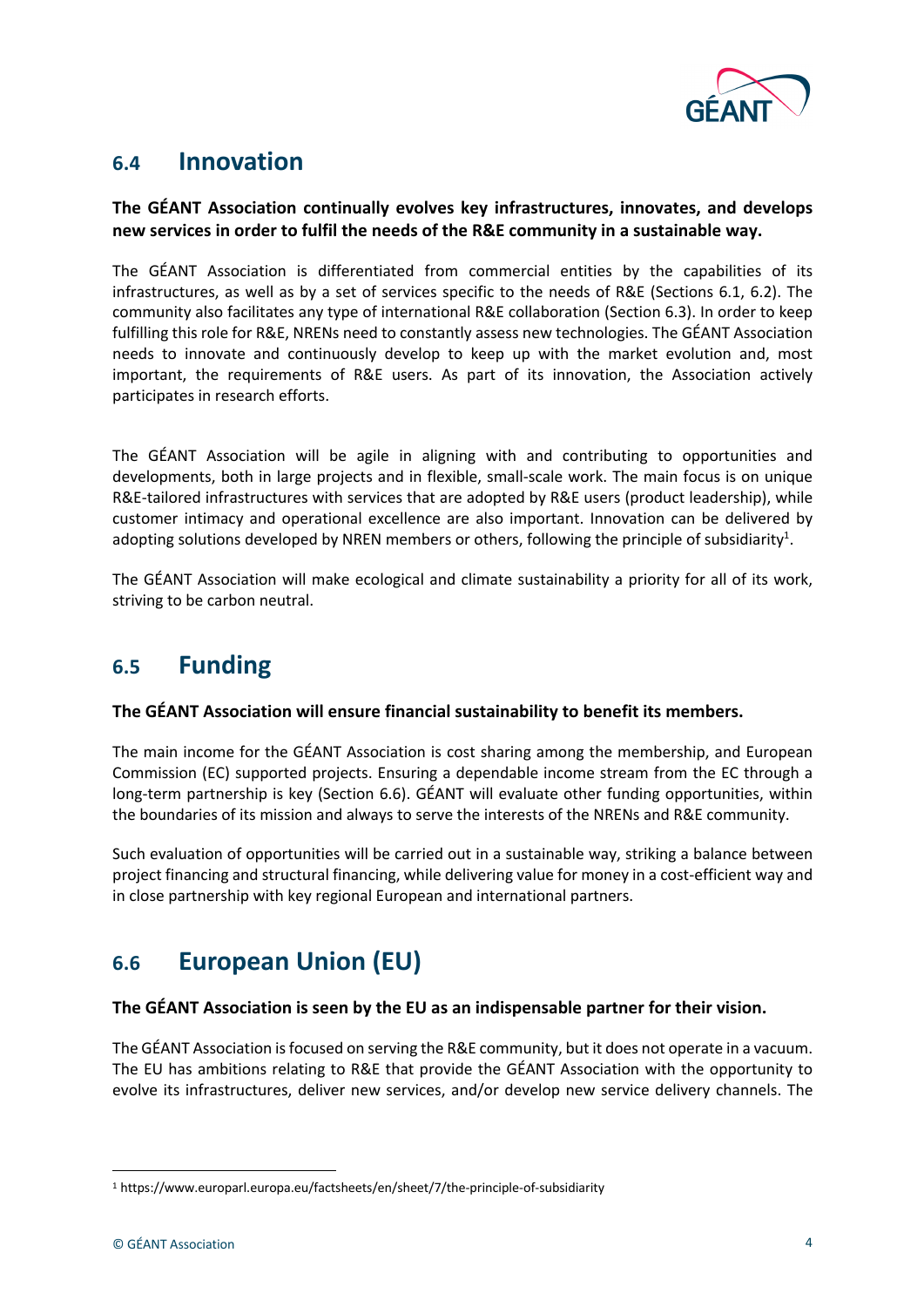

GÉANT Association strives to be an indispensable partner to key policy makers and funders such as the EC, and to help develop R&E policy, in the same way that NRENs do at a national level.

The GÉANT Association strives to contribute to the priorities set by the EC, and the United Nations' Sustainable Development Goals (SDGs). Interaction with (inter)national research communities and (inter)national research infrastructures is required to realise and maintain this alignment.

### **6.7 Stakeholders**

#### **The GÉANT Association forges relationships with other e-infrastructure providers, research infrastructures (RIs), and other stakeholders, to benefit the R&E community.**

In the new data infrastructure that the EU and the member states are creating there will be less focus on separate e-infrastructures. The reshaped EC policies, distinct funding programmes and their impact on national environments, etc. will help to shape the new approach to data and the support for underlying e-infrastructures such as those offered by the GÉANT Association.

In addition to its focus on the unique value of the GÉANT infrastructures for the R&E community, the GÉANT Association forges relationships with other e-infra providers (inside and outside of Europe) and RIs to collaborate on coherent and integrated delivery of services.

The integrated service delivery concept will be aimed at coordination and sharing of information related to large international research projects and transnational research organisations, with the goal to preserve the relationship between the individual user sites and the NRENs they connect to.

#### **6.8 Governance**

#### **The GÉANT Association has a governance structure that is agile and benefits from the diversity of its membership.**

The GÉANT Association requires a flexible governance structure where decision lines are short and where the governance is at an appropriate distance, accurately representing the stakeholders involved.

To optimise collaboration, the Association creates a safe, motivating and diverse environment in which people from NRENs, R&E and the GÉANT organisation can perform at their best.

### **<sup>7</sup> Process**

The Board reviews the strategy on an annual basis and, if necessary, proposes amendments to the General Assembly in June. Based on that, the Board sets the goals for the upcoming year that form the basis for the Annual Operating Plan and Budget.